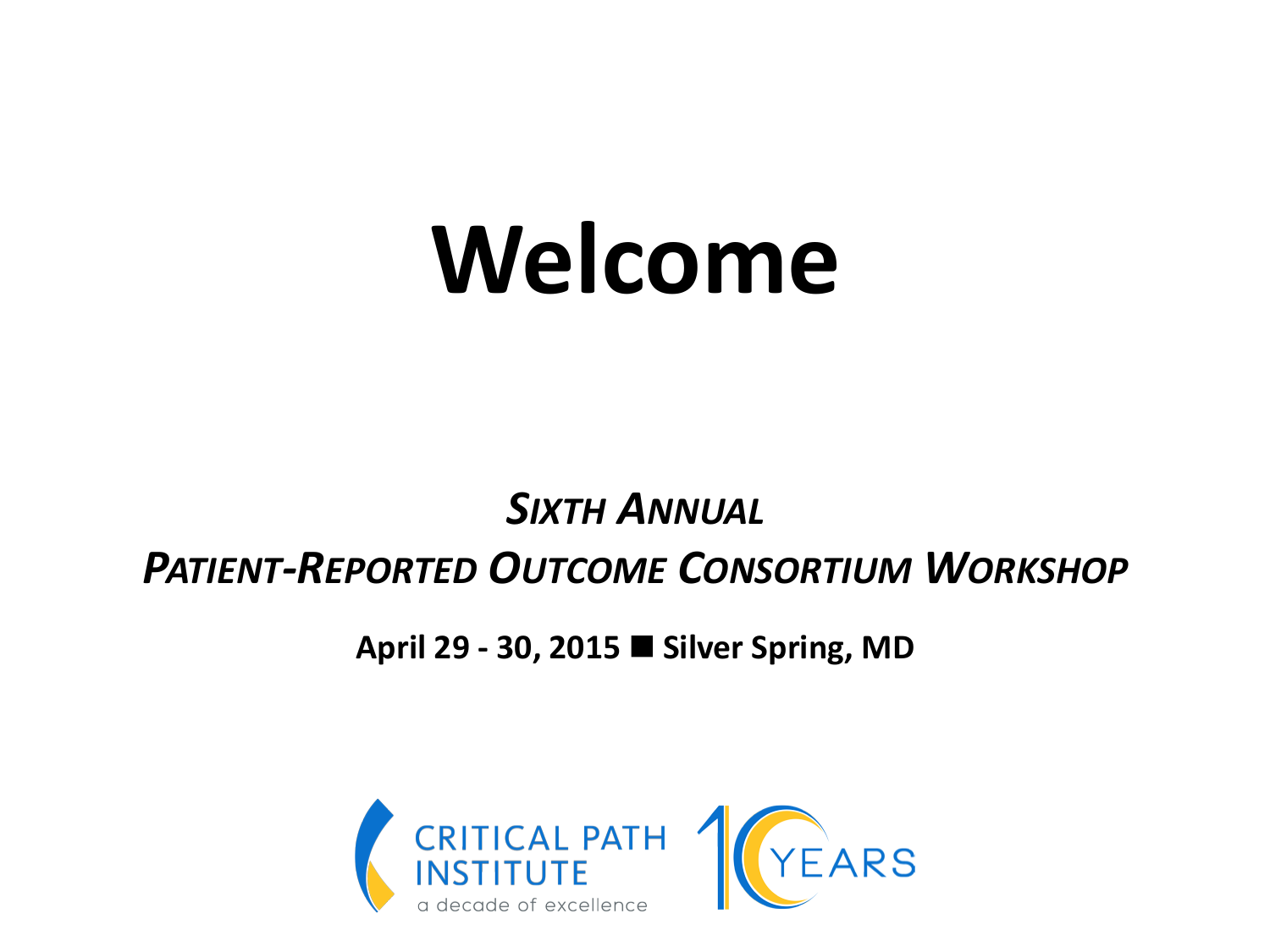# **Welcome and PRO Consortium Update**

#### **Stephen Joel Coons, PhD Executive Director, PRO Consortium**

#### *SIXTH ANNUAL PATIENT-REPORTED OUTCOME CONSORTIUM WORKSHOP*

**April 29 - 30, 2015 Silver Spring, MD**

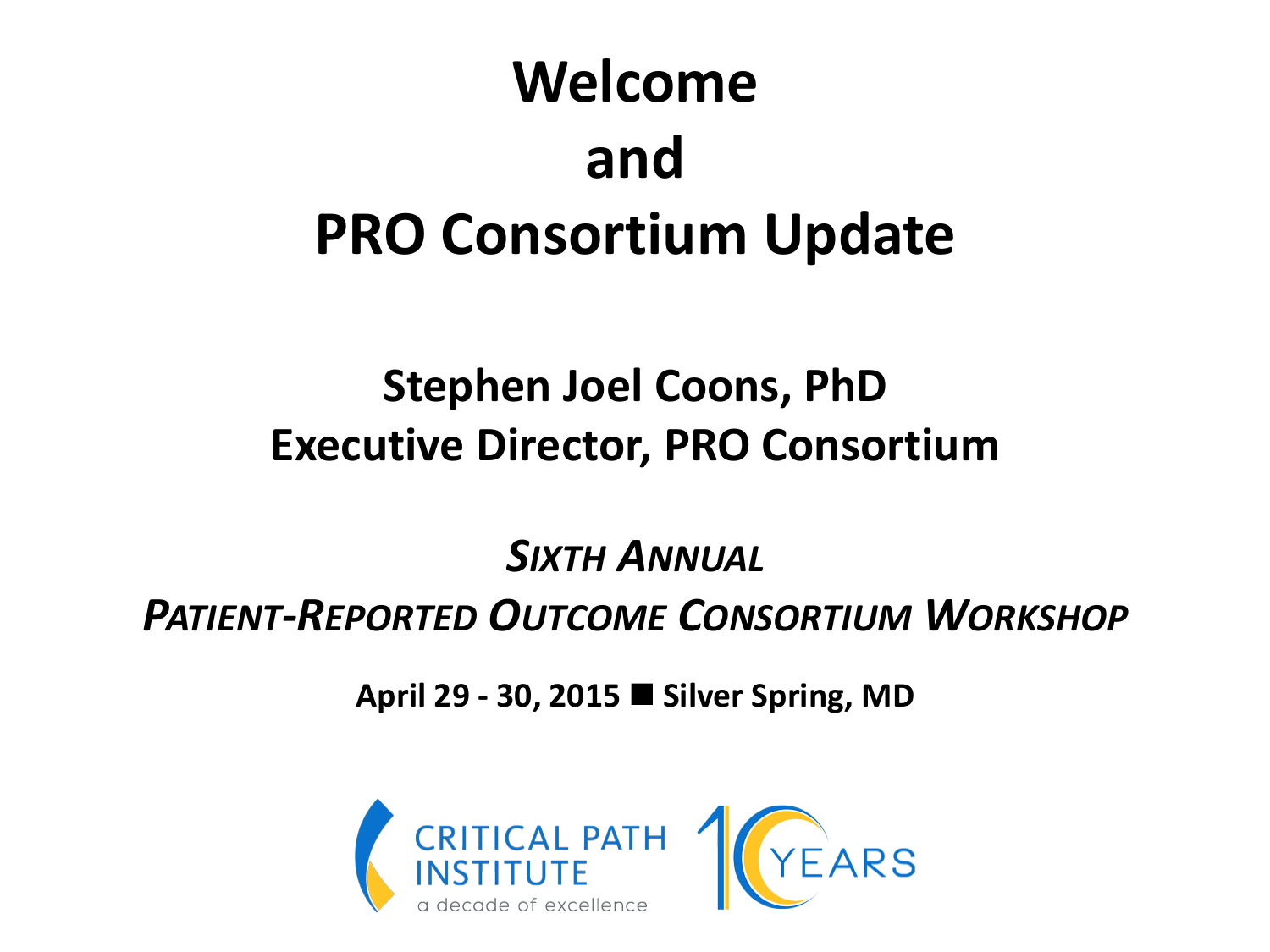

# Critical Path Institute and the PRO Consortium are supported by grant 1U18FD005320-01 from the U.S. Food and Drug Administration.

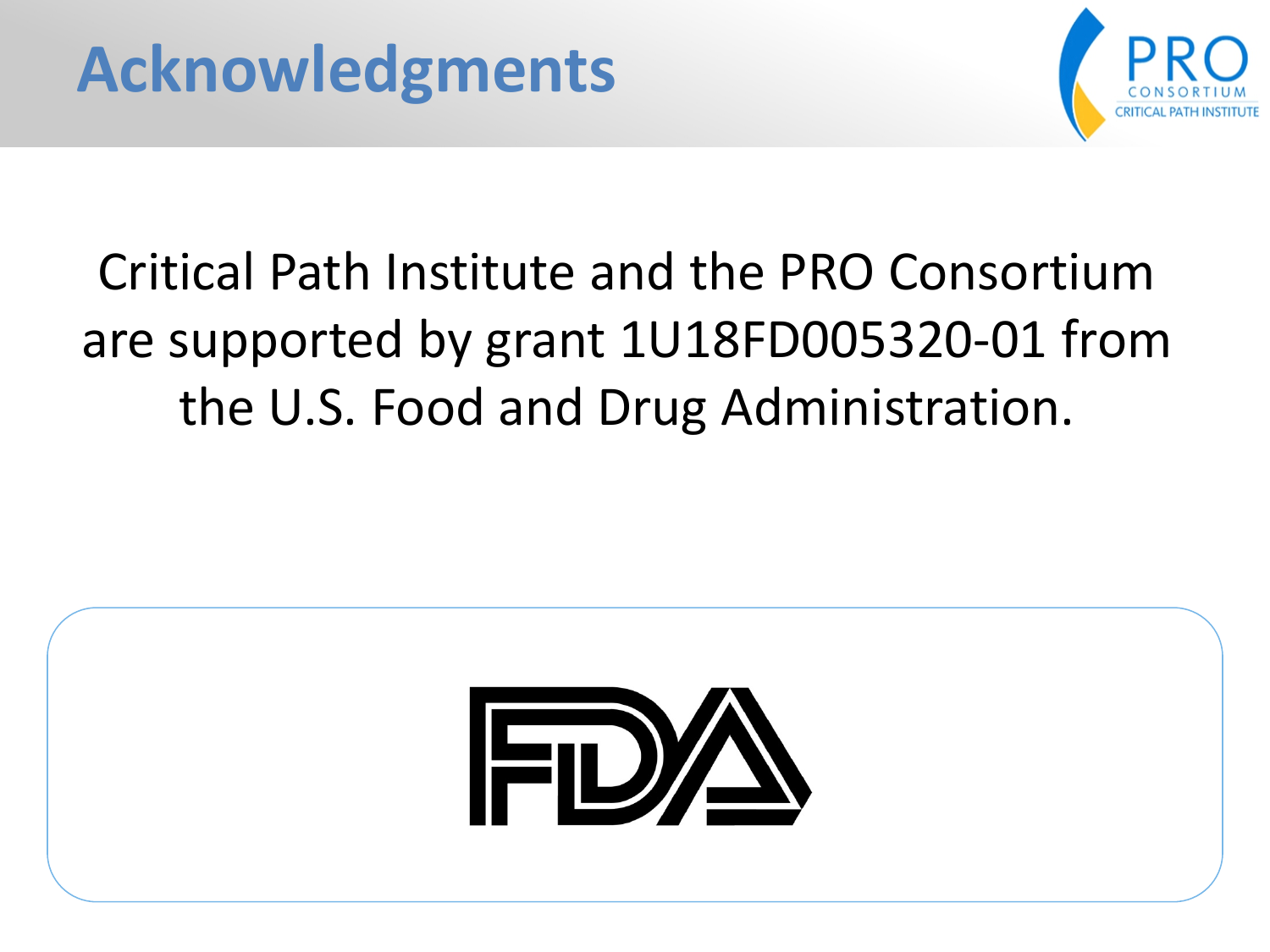# **Workshop Packet Contents**



- Welcome Letter
- Workshop Agenda
- PRO Consortium Fact Sheet
- C-Path Information Sheet
- Presenters and Panelists Biographical Sketches
- Pre-Registrant List
- Workshop Feedback Form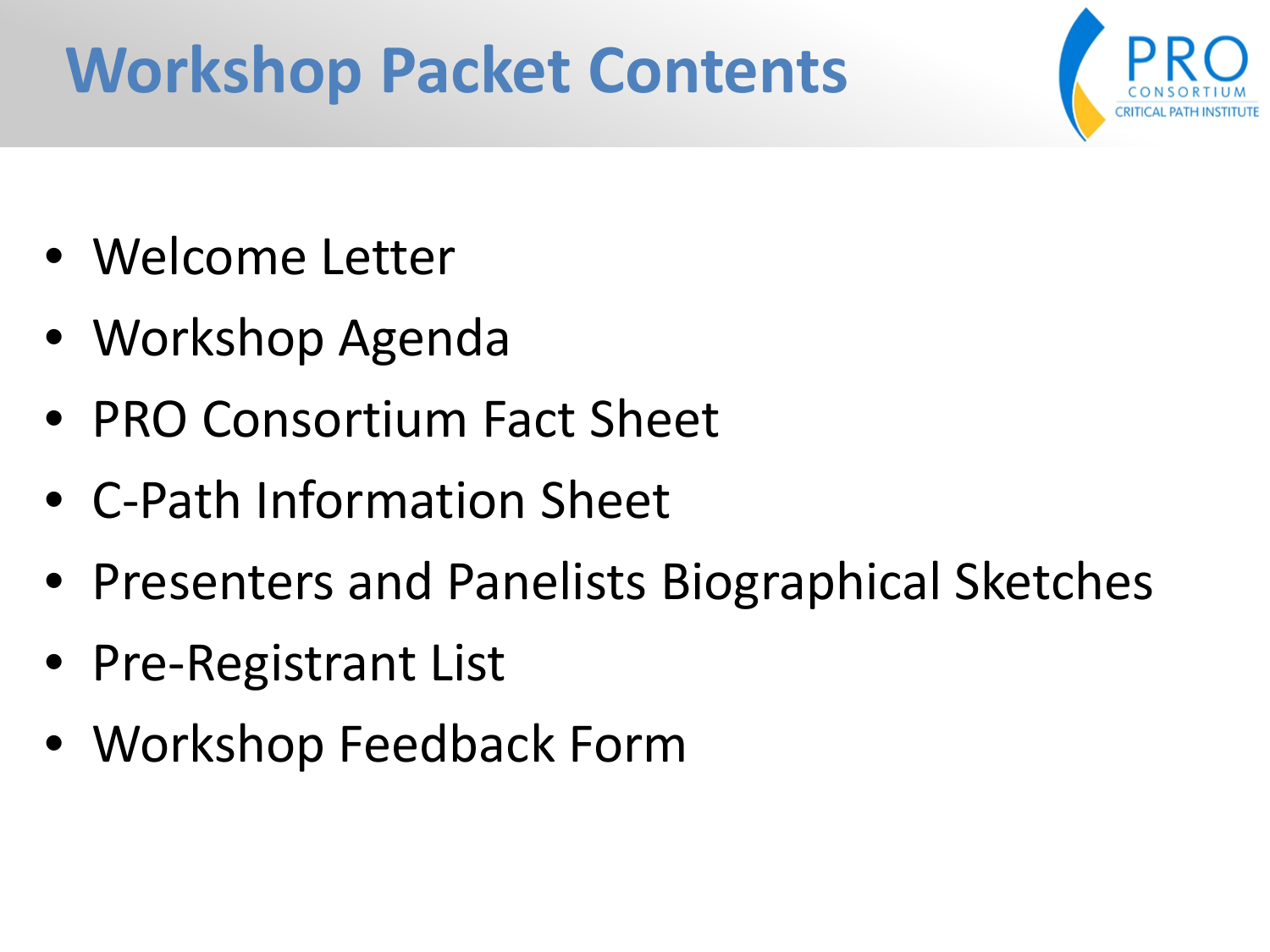# **Before you speak, please step to a microphone or let us bring a microphone to you**

The workshop is being audio recorded

Please turn off cell phones or set to vibrate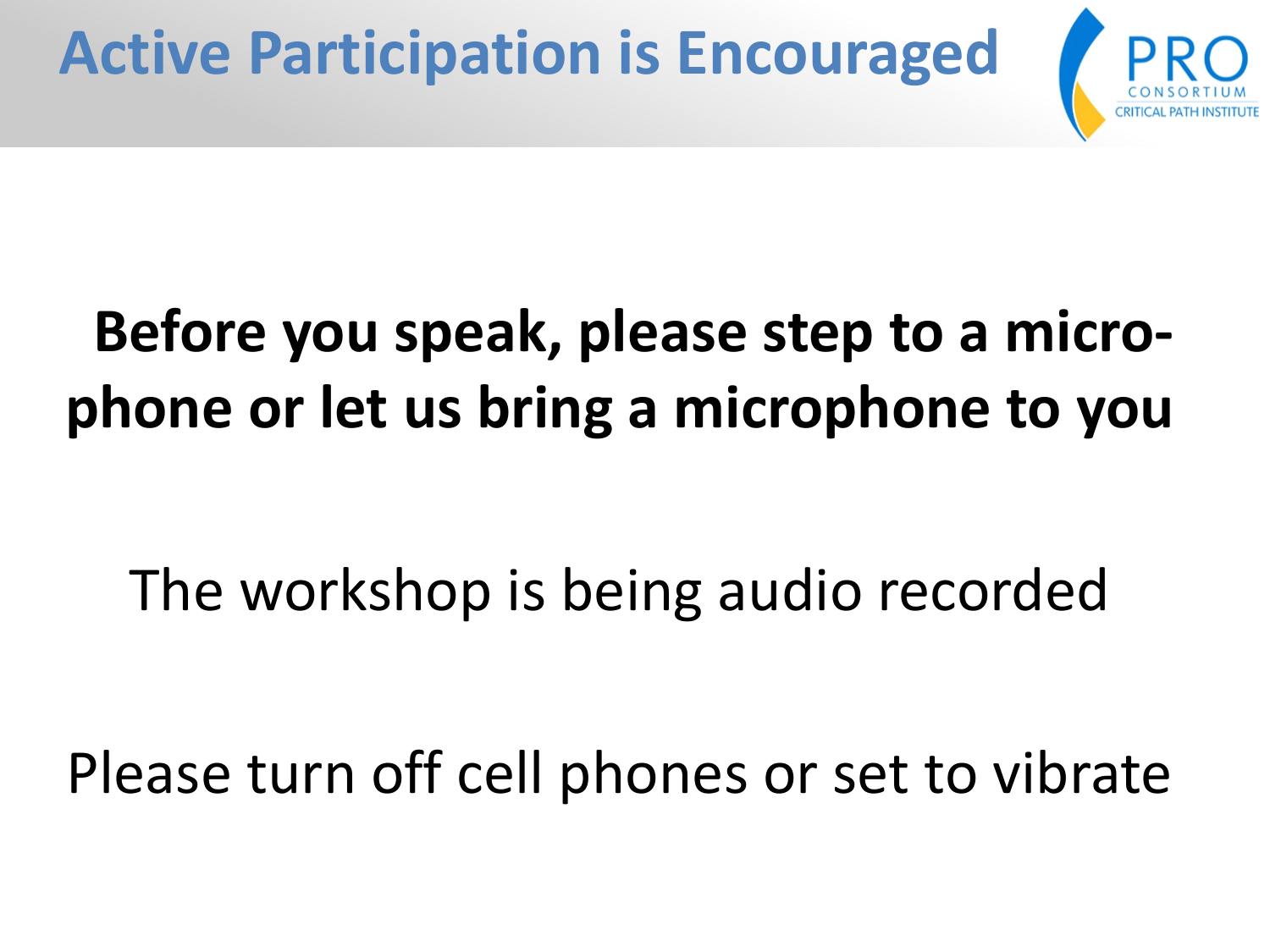

Formed in late 2008 by the Critical Path Institute (C-Path) in cooperation with the FDA and the pharmaceutical industry

## **Membership**

26 members (pharmaceutical firms) in 2015

### **Non-Voting Participants**

- Representatives of governmental agencies
- Clinical consultants, patients, academic researchers, and CROs partnering in the development of the PRO instruments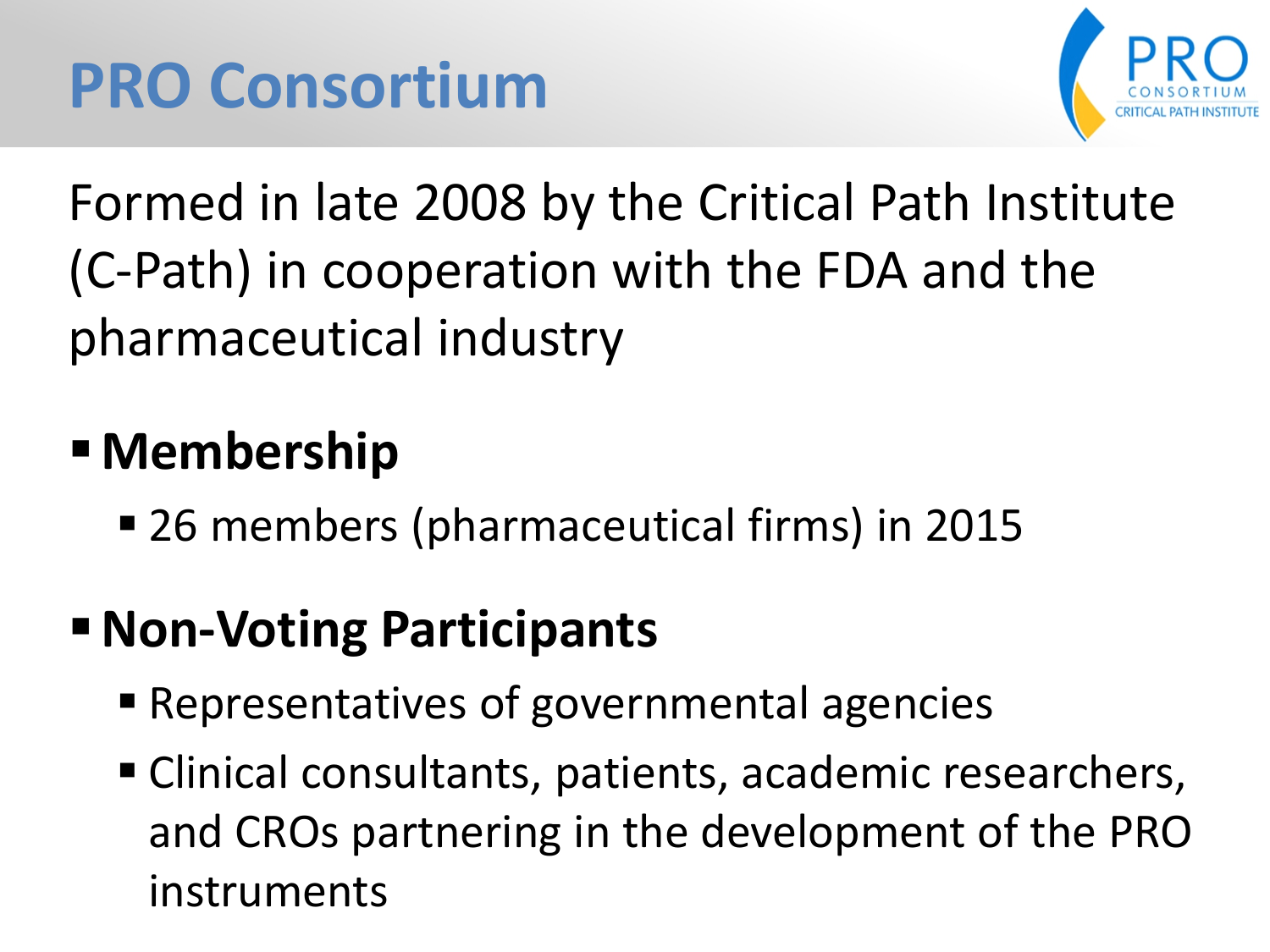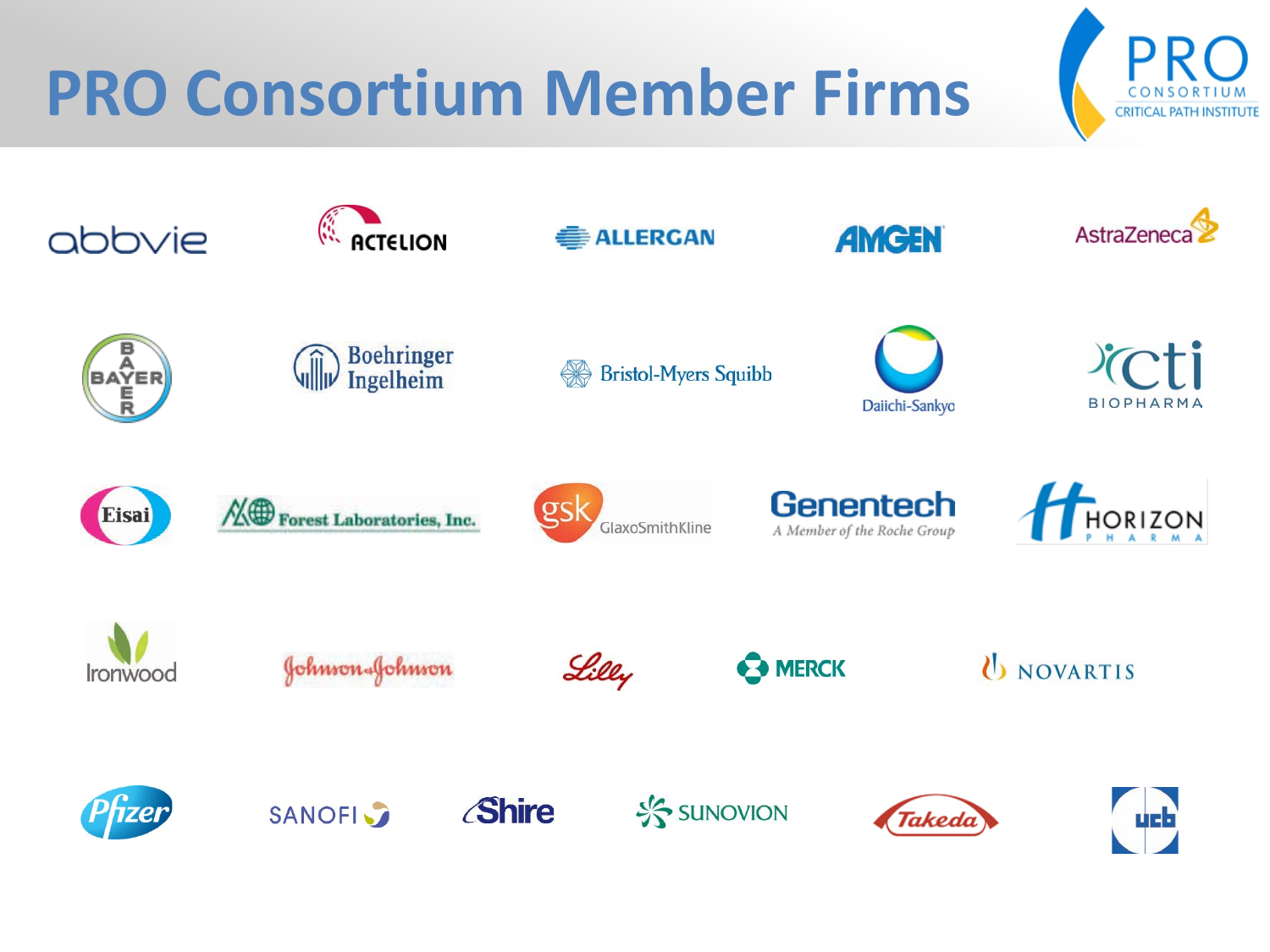

- Asthma 10 member firms
- Cognition 10 member firms
- Depression 9 member firms
- Functional Dyspepsia 3 member firms
- Irritable Bowel Syndrome (IBS) 3 member firms
- Lung Cancer (NSCLC) 7 member firms
- Rheumatoid Arthritis 5 member firms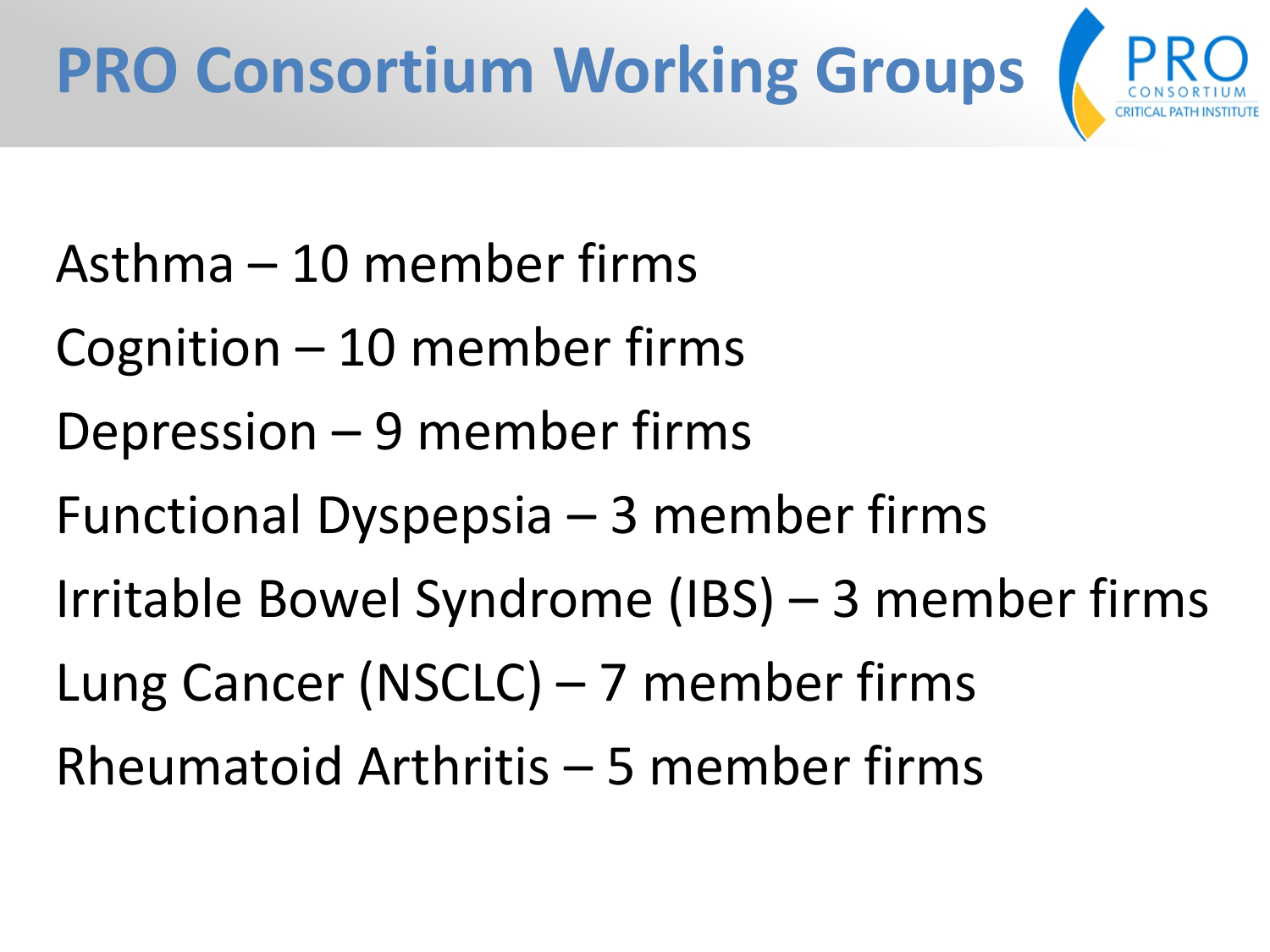

To produce and/or compile the necessary evidence to enable new or existing clinical outcome assessment (COA) tools to be "qualified" by the FDA for use in clinical trials where COA endpoints can be used to support product labeling claims.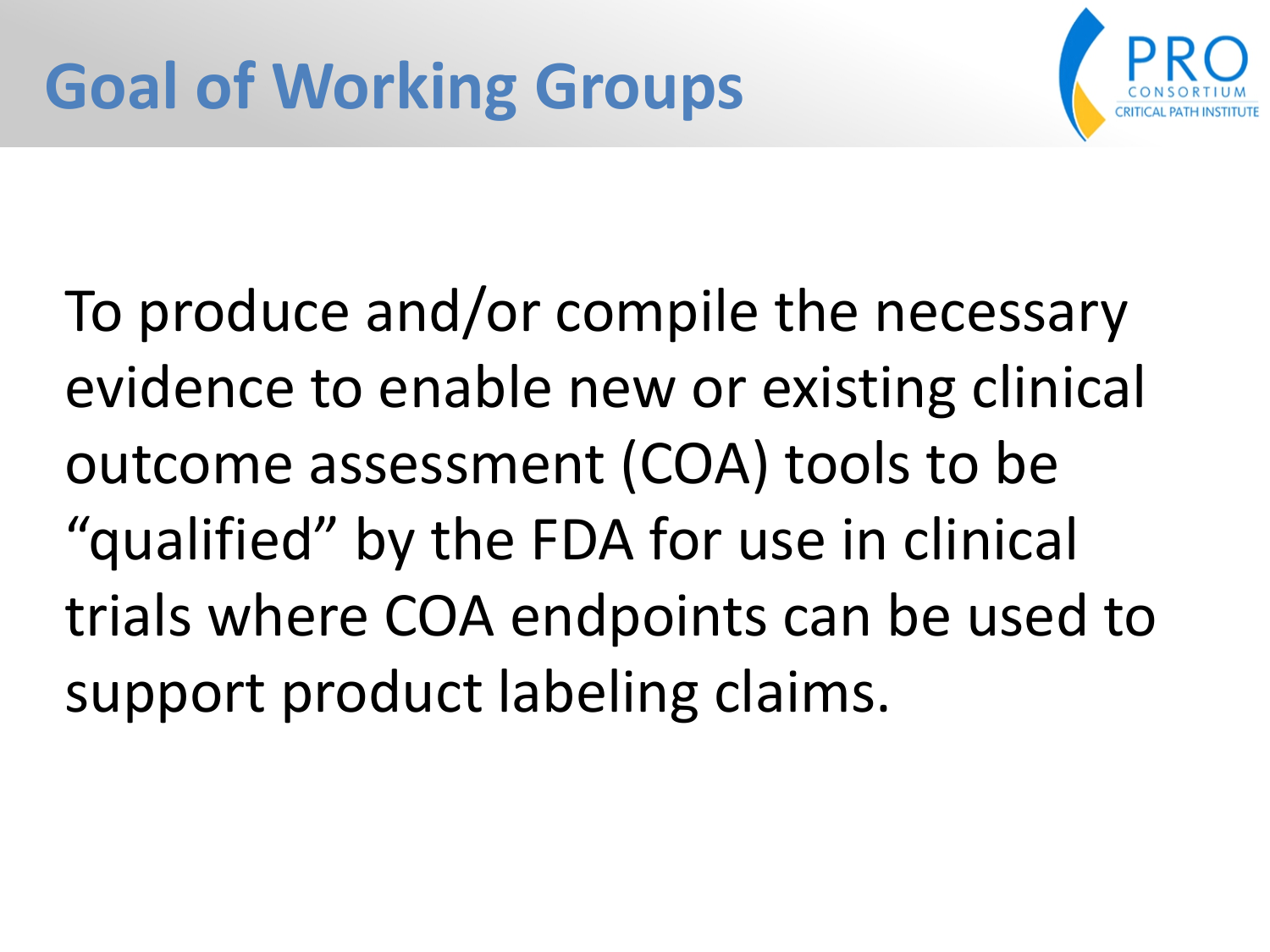# **Position on Path to Qualification**



### **Initial Briefing Package Development**

- Rheumatoid Arthritis Working Group
- Cognition Working Group<sup>\*</sup>

### **Content Validity Stage – Qualitative Step**

■ Functional Dyspepsia Working Group \*

#### **Content Validity Stage – Quantitative Step**

- **Depression Working Group\***
- Asthma Working Group\*
- IBS Working Group\*
- **NSCLC Working Group \***
- Have preliminary versions of PRO instruments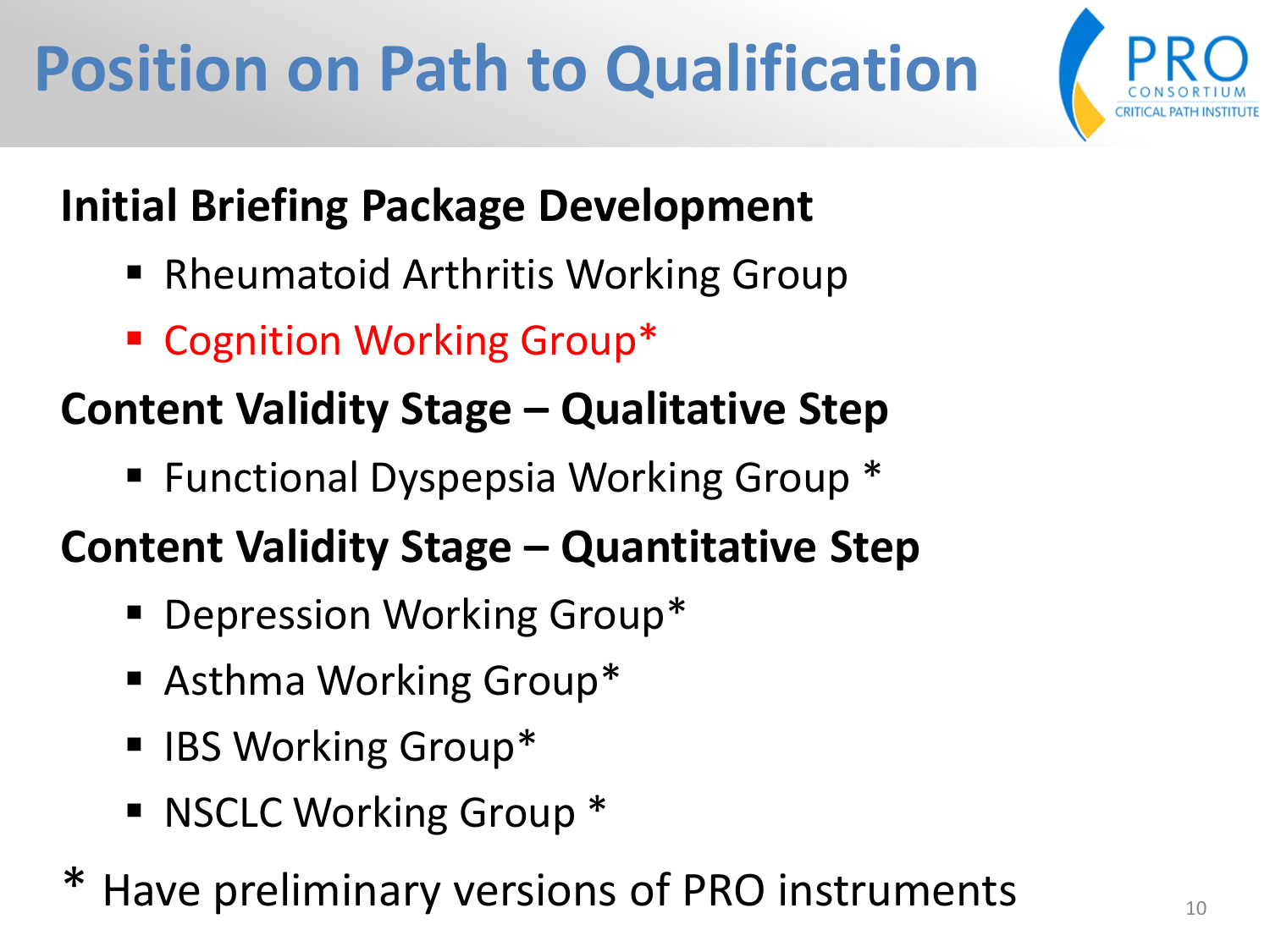

During breaks in today's Workshop, please view the seven working group posters at the back of the room. They will also be on display during the reception in the Magnolia Ballroom from  $5:30$  pm  $-7:00$  pm this evening.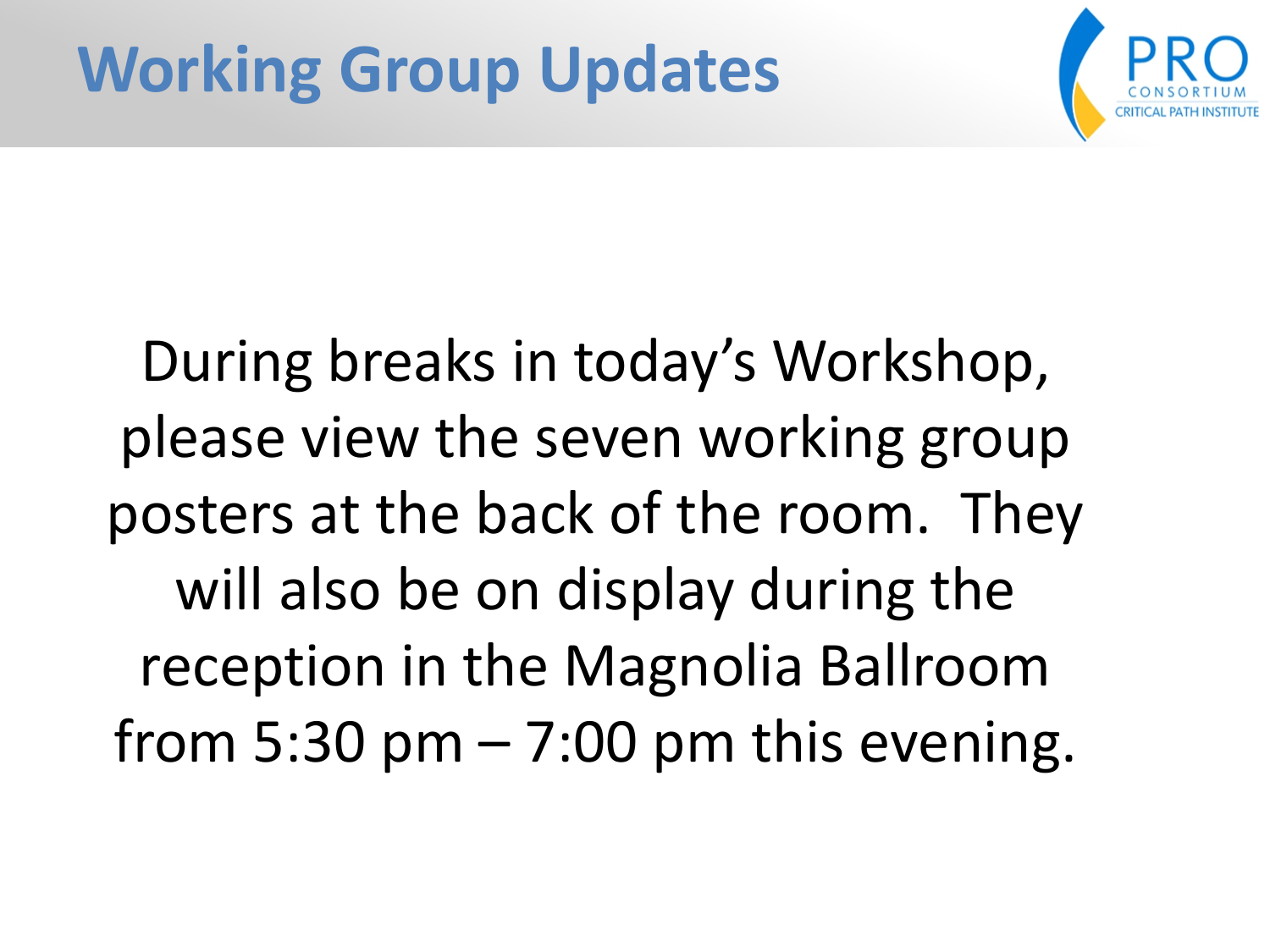

**Co-Chairs:** Linda Nelsen (GlaxoSmithKline LLC) and Sarah Fleming (Johnson & Johnson)

**Target population:** Adults and adolescents with a clinical diagnosis of mild to severe persistent asthma

**Measurement concept:** Daytime and nighttime asthma symptoms

**Role in endpoint hierarchy:** Co-primary or secondary endpoint to establish or support treatment benefit  $\frac{1}{12}$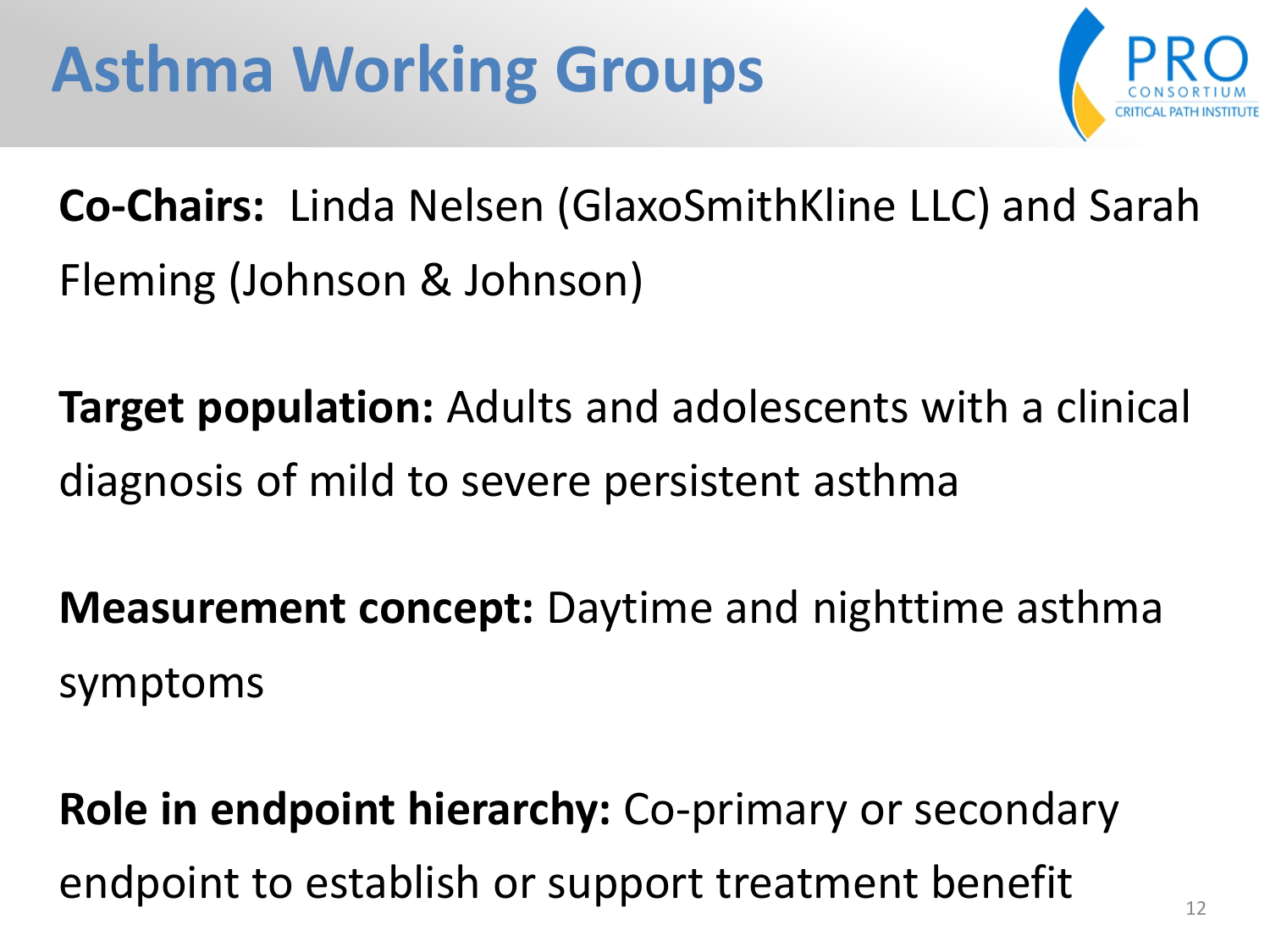

**Co-Chairs:** Julie Chandler (Merck Sharp & Dohme Corp) and Scott Andrews (Eli Lilly and Company)

**Target population:** Adults with a clinical diagnosis of mild cognitive impairment (MCI) due to Alzheimer's disease

**Measurement concepts:** instrumental activities of daily living

**Role in endpoint hierarchy:** Co-primary endpoint to establish or treatment benefit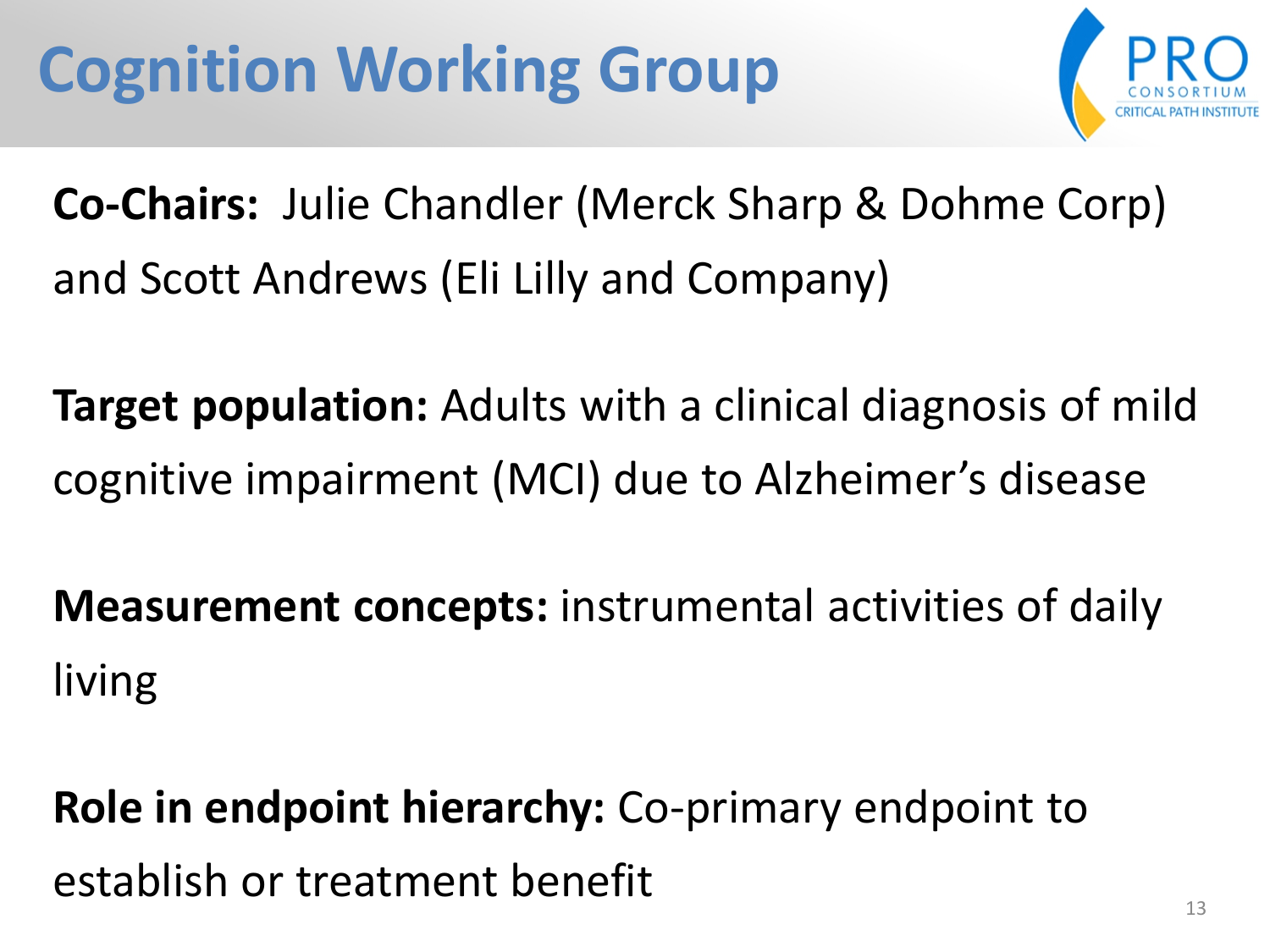# **Depression Working Group**



**Co-Chairs:** Nicki Bush (Eli Lilly and Company) and Lucy Abraham (Pfizer, Inc.)

**Target population:** Adults with a clinical diagnosis of major depressive disorder

**Measurement concepts:** Symptoms of major depressive disorder

**Role in endpoint hierarchy:** Primary endpoint to establish treatment benefit and the set of the set of the set of the set of the set of the set of the set of the set of the set of the set of the set of the set of the set of the set of the set of the set of the set of the set of th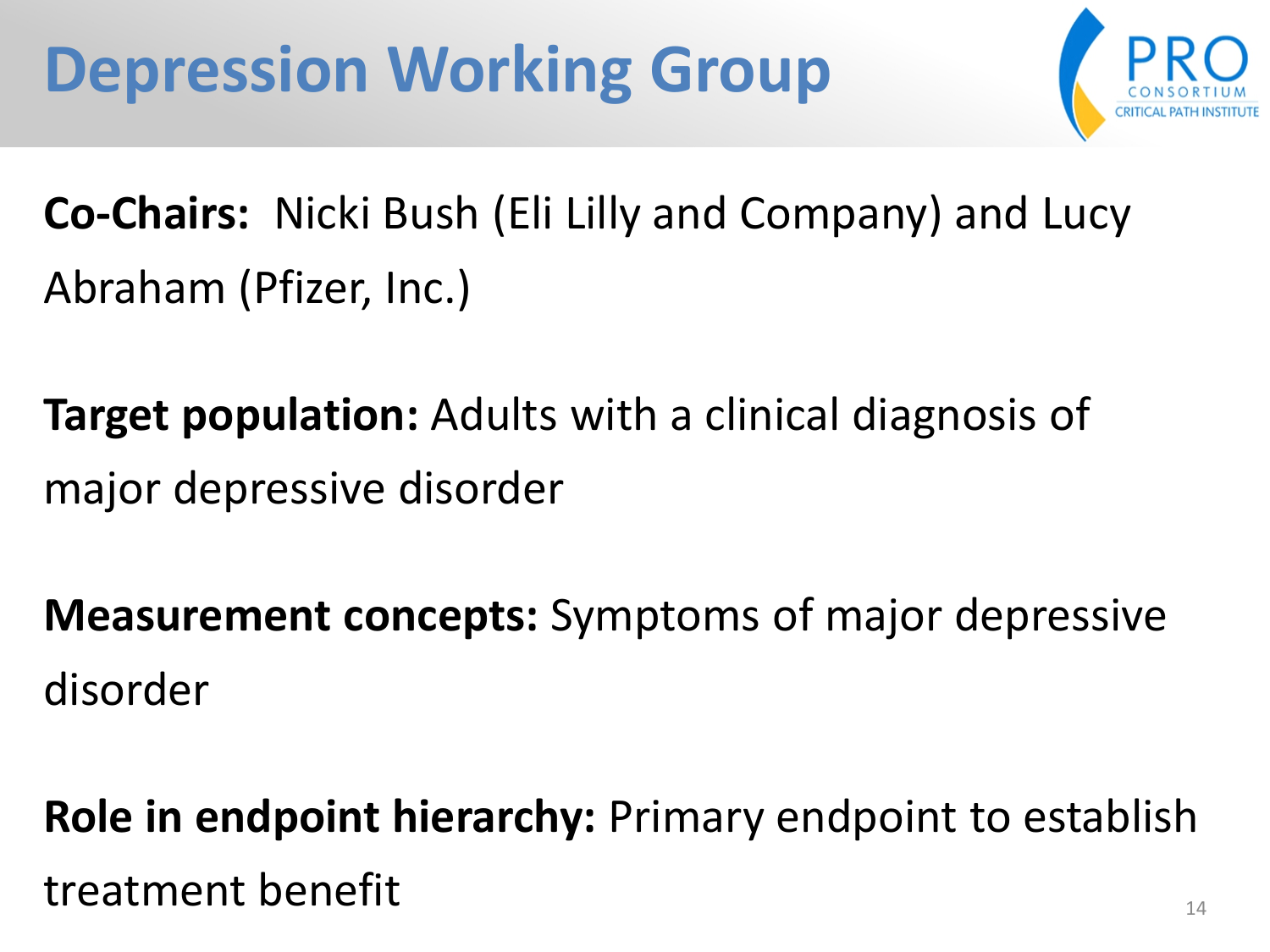

**Co-Chairs:** Robyn Carson (Actavis) and Linda Deal (Shire Development Corp.)

**Target population:** Adults with a clinical diagnosis of functional dyspepsia

**Measurement concepts:** Symptoms of functional dyspepsia

**Role in endpoint hierarchy:** Primary endpoint to establish treatment benefit 15 and 15 and 15 and 15 and 15 and 15 and 15 and 15 and 15 and 15 and 15 and 15 and 15 and 15 and 15 and 15 and 15 and 15 and 15 and 15 and 15 and 15 and 15 and 15 and 15 and 15 and 15 and 15 an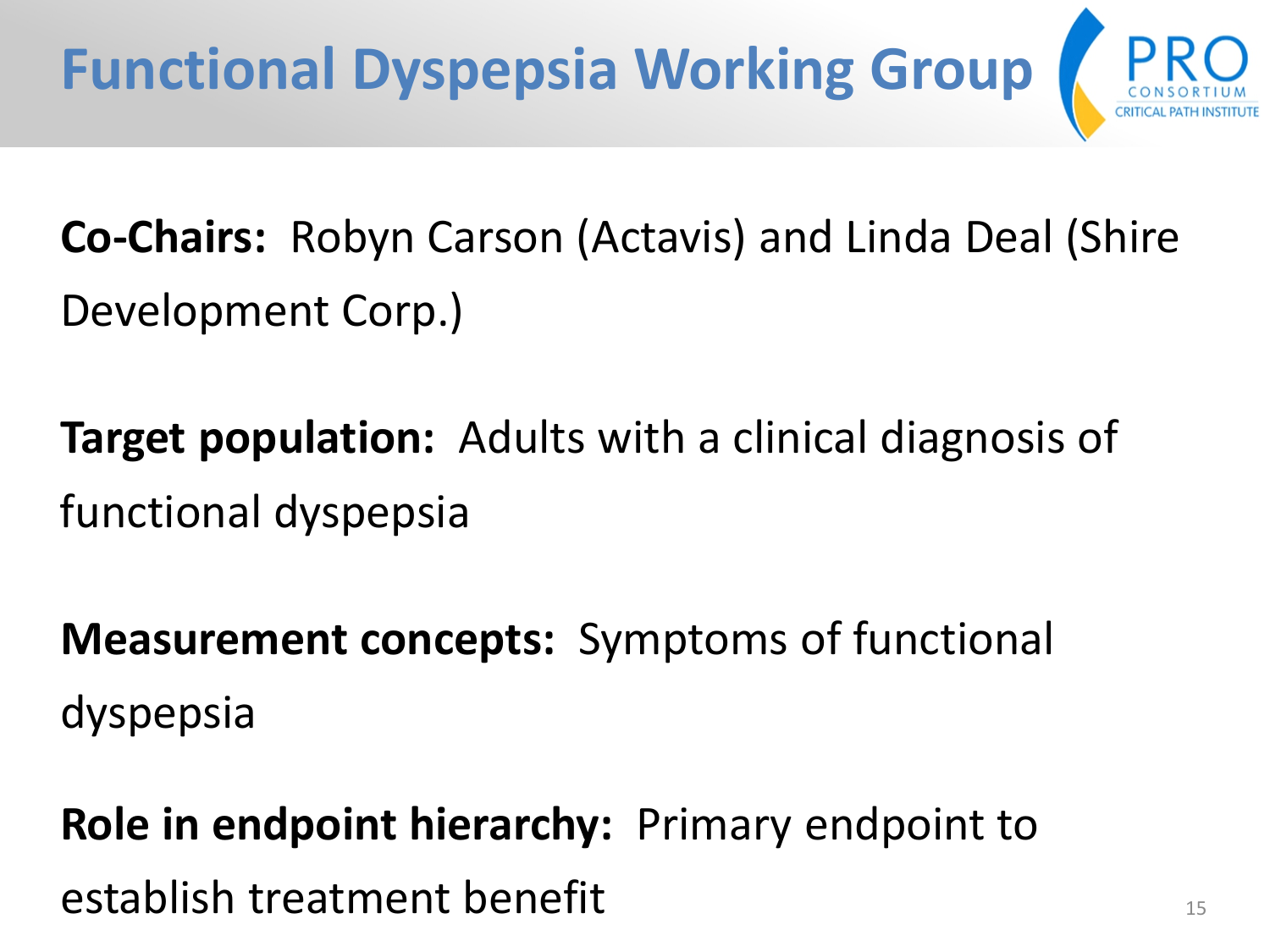



**Co-Chairs:** Robyn Carson (Actavis) and TBD

**Target population:** Adults with a clinical diagnosis of IBS, including the three main subtypes: IBS-C, IBS-D, and mixed

**Measurement concepts:** Abdominal symptoms and bowel movement-related symptoms

**Role in endpoint hierarchy:** Primary endpoint to establish treatment benefit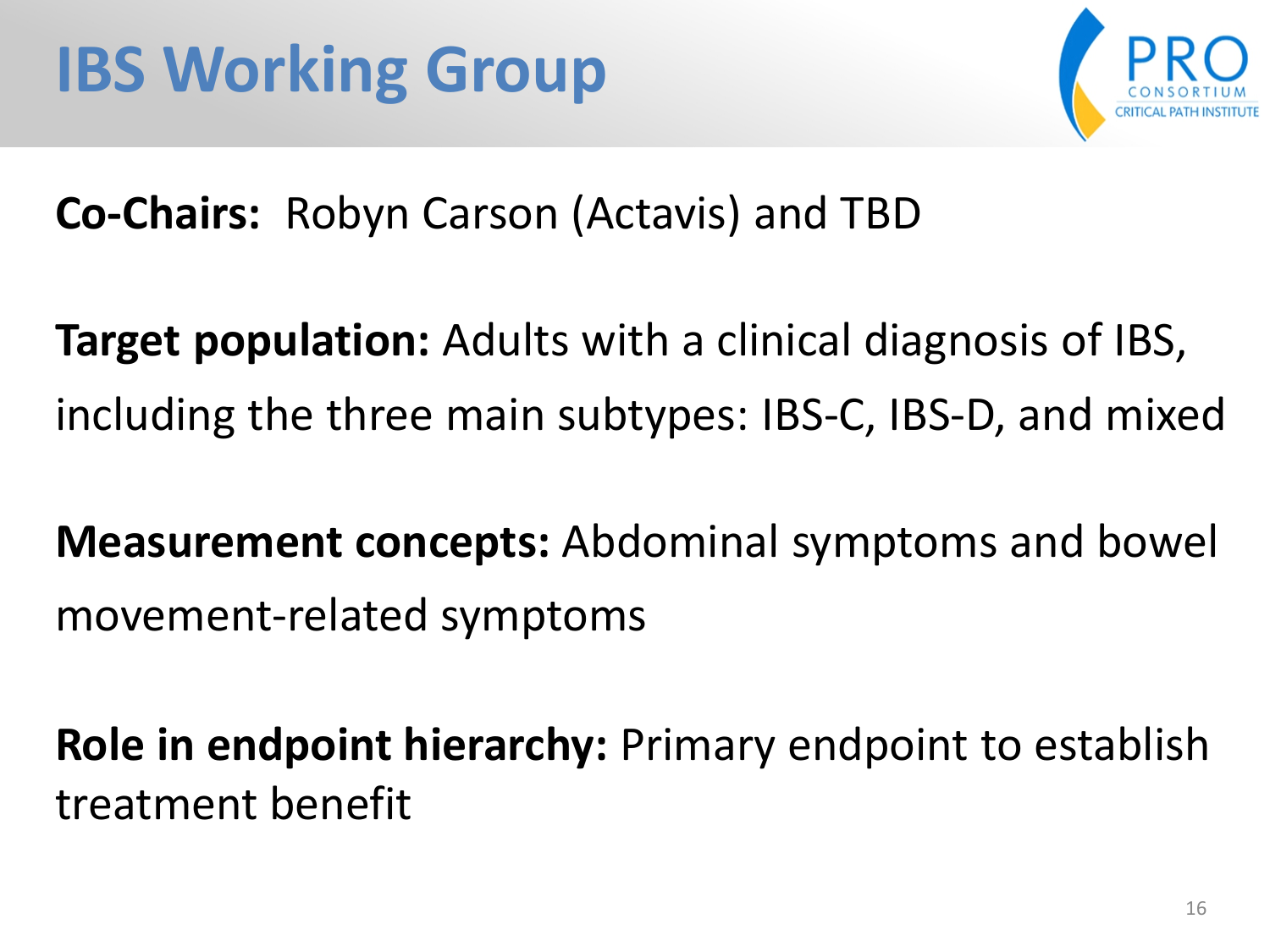

**Co-Chairs:** Alicyn Campbell (Genentech, Inc.) and Astra Liepa (Eli Lilly and Company)

**Target population:** Adult patients with advanced NSCLC (stages IIIB/IV and ECOG performance status of 0-2)

**Measurement concepts:** Pulmonary and non-pulmonary symptoms of NSCLC

**Role in endpoint hierarchy:** Secondary endpoint to support treatment benefit 17 and 17 and 17 and 17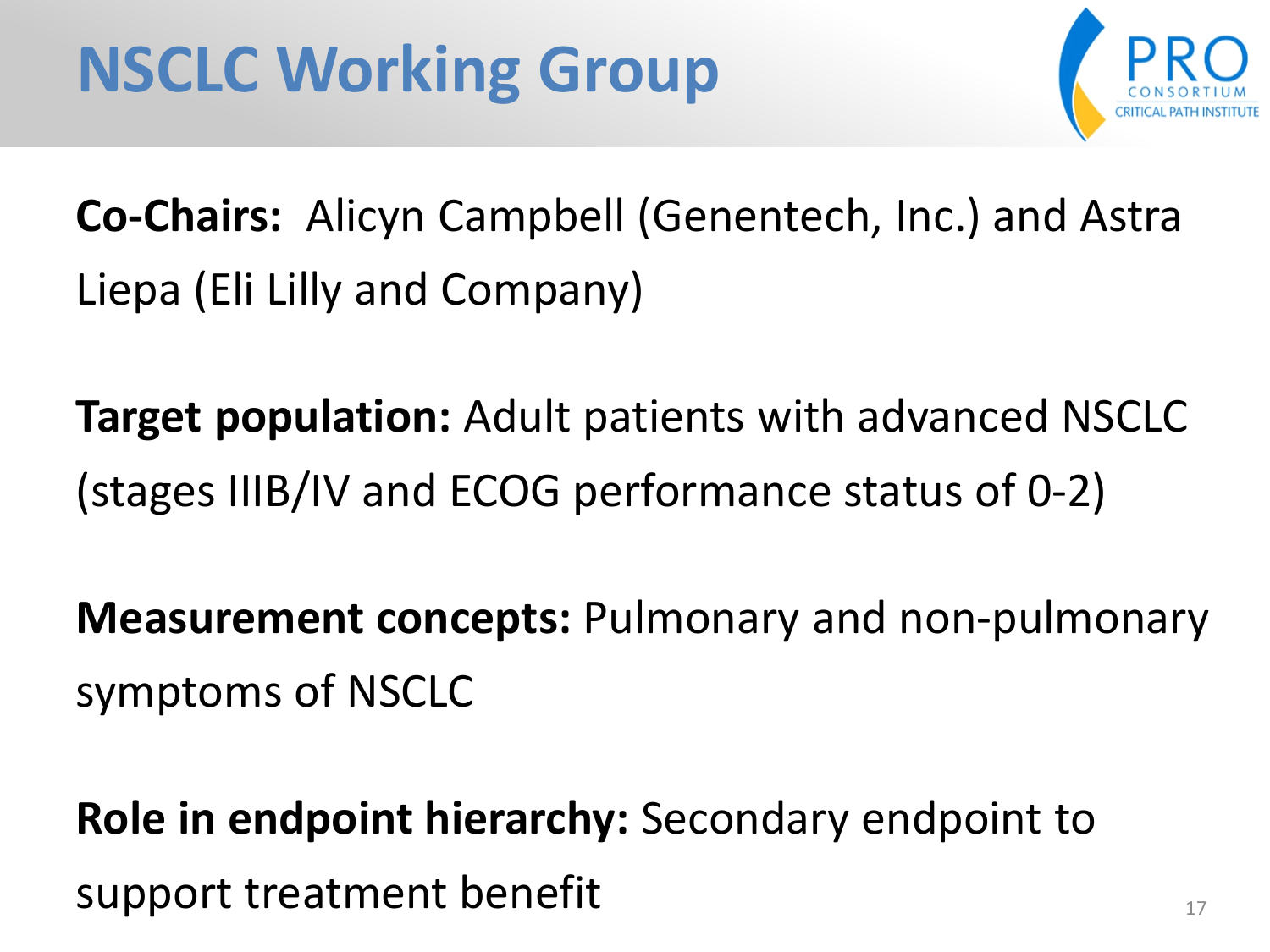

**Co-Chairs:** April Naegeli (Eli Lilly and Company) and Enkeleida Nikai (Eli Lilly and Company)

**Target population:** Adults with a clinical diagnosis of mild to severe rheumatoid arthritis

**Measurement concept:** Rheumatoid arthritis-related fatigue

**Role in endpoint hierarchy:** Secondary endpoint supporting treatment benefit 18 and 18 and 18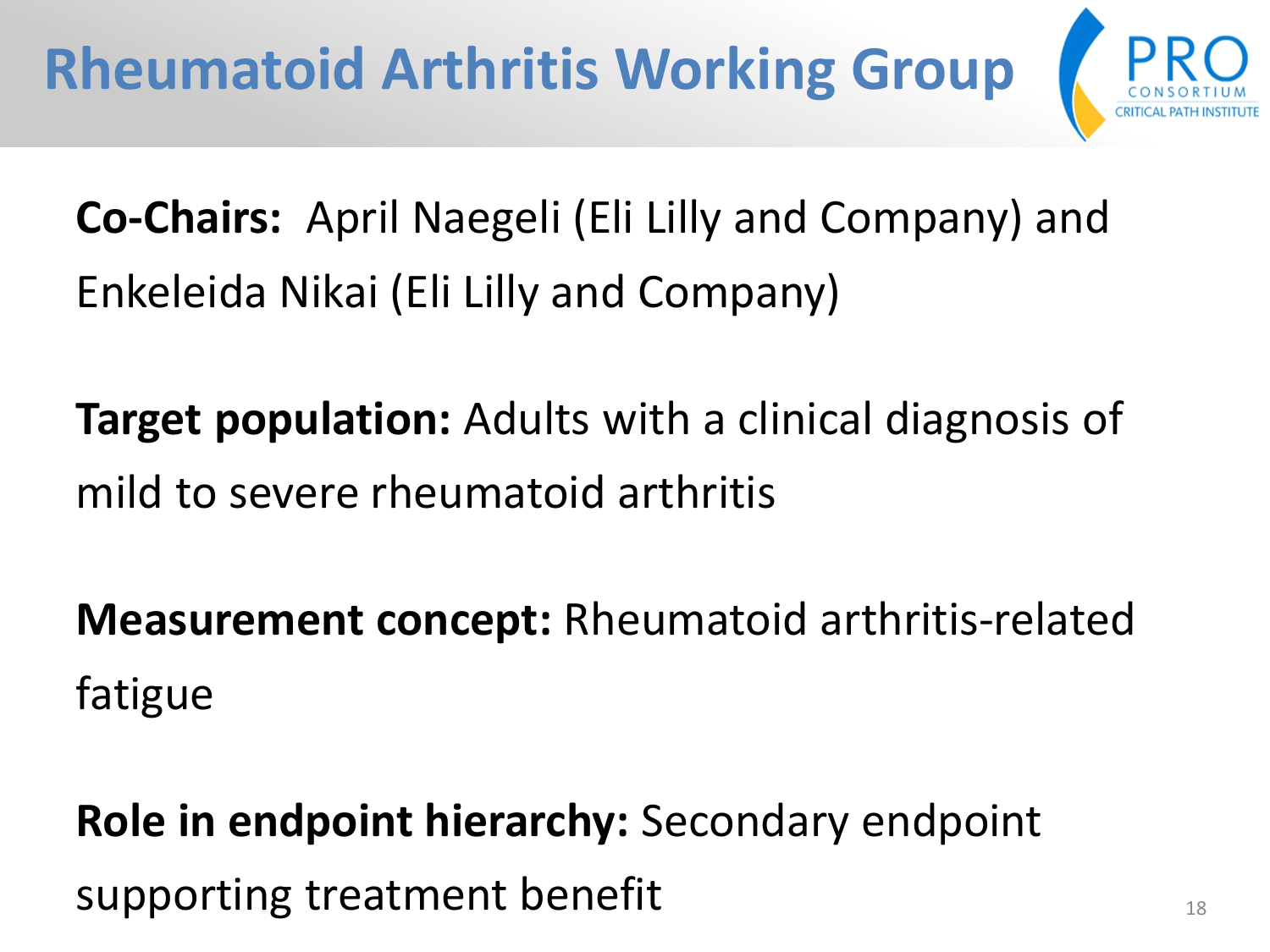

### **Funded a measurement project titled**

"Literature Review to Determine Empirical Basis for Response Scale Selection in Patient-reported Outcome Measure Development"

## **Involved in numerous presentations at scientific and professional meetings**

http://c-path.org/category/presentations/propresentations/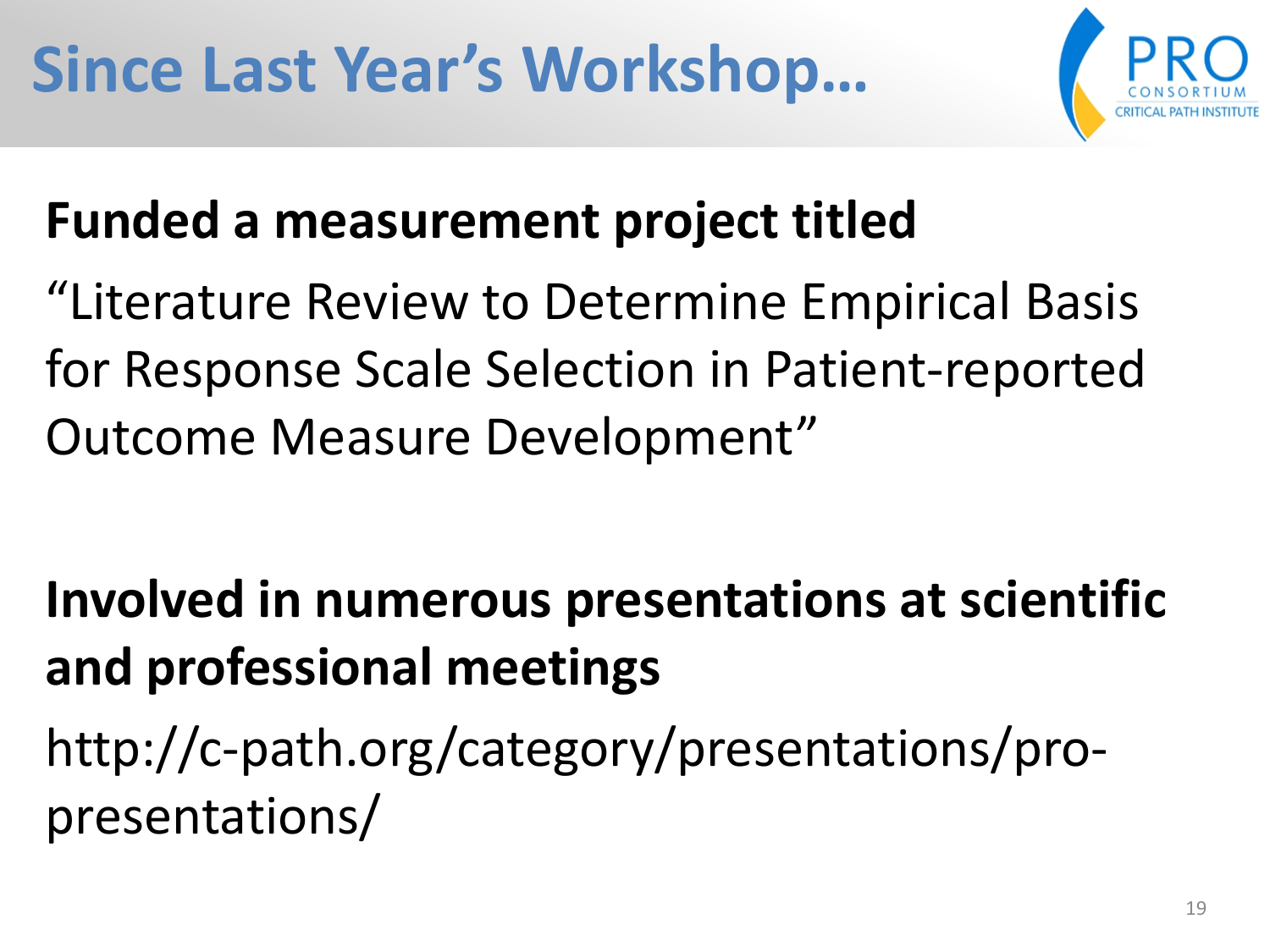# **Since Last Year's Workshop…**



### **Published Articles**

- Hayes RP, Blum SI, Gordon MF, Piault E, Burke LB, Slagle AF, Coons SJ. The Patient-Reported Outcome (PRO) Consortium: lessons learned along the path to PRO instrument qualification. *Therapeutic Innovation & Regulatory Science* 2015;49:132-138.
- Basch E, Geoghegan C, Coons SJ, Gnanasakthy A, Slagle AF, Papadopoulos EJ, Kluetz PG. Patient-reported outcomes in cancer drug development and US regulatory review: perspectives from industry, FDA, and the patient. *JAMA Oncology*. Published online April 16, 2015 (jamaoncology.com)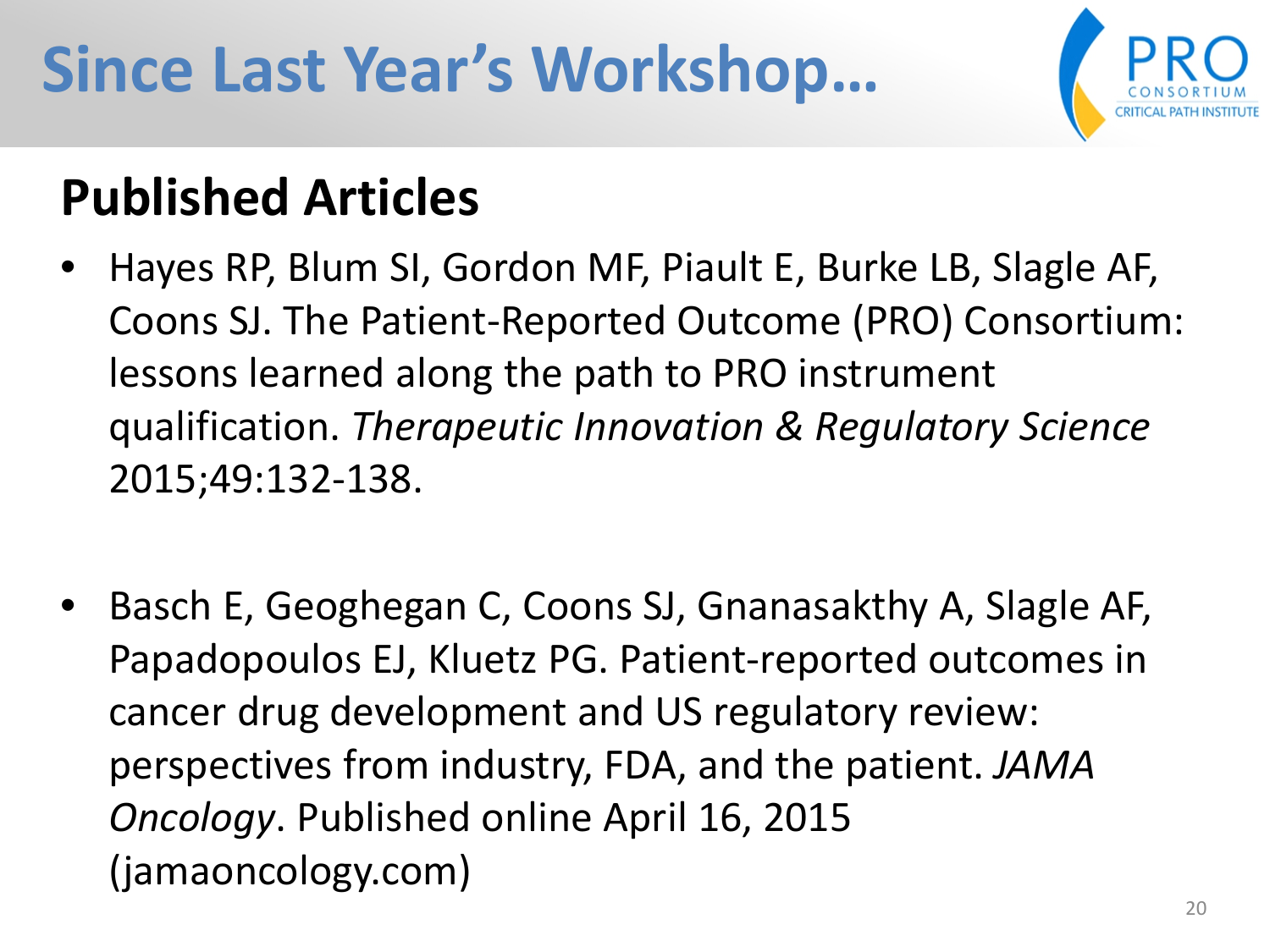

### **Outcomes Psychometric Summit: Consensus Panel** March 19-20, 2015 **■** Tucson

### **Co-sponsored by Clinical Outcomes Solutions, University of Arizona, and Critical Path Institute**

#### **Topics**

- Methods for determining clinically meaningful change
- Quantitative assessment of cross-cultural differences
- Use of mixed methods in instrument development
- Collecting and analyzing quantitative data from cognitive interviews
- Context effects for items within multi-item scales
- Use of CAT for assessment of efficacy endpoints
- Developing and scoring rating scales that allow subjects to choose their "worst" or "most bothersome" symptom(s)  $21$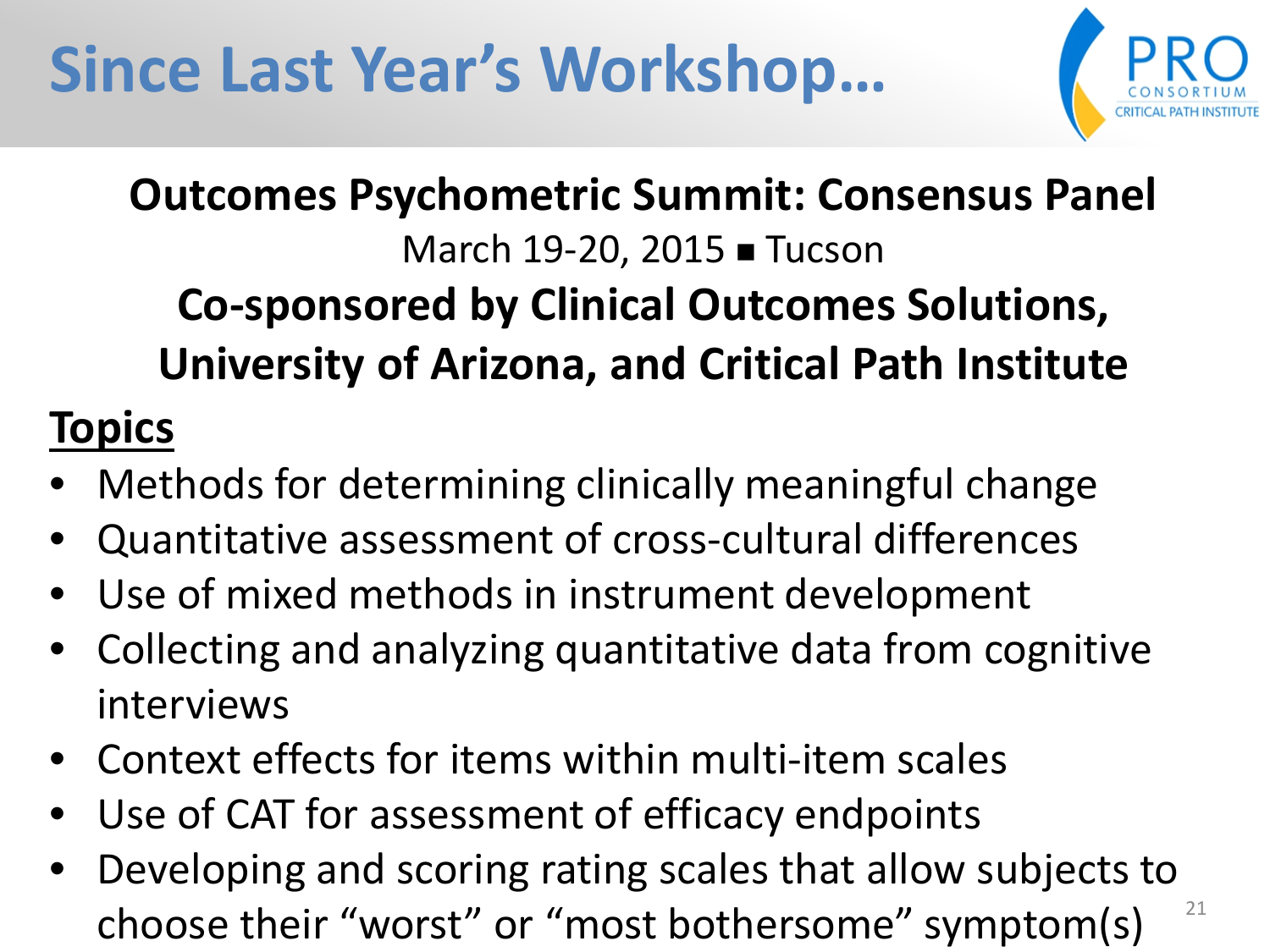

Special section of *Therapeutic Innovation & Regulatory Science* on "Advances in Clinical Outcome Assessments" edited by Joseph C. Cappelleri, PhD, MPH to be published in fall 2015

Two papers resulting from PRO Consortium and PRO Consortium collaboration will be included:

- O'Donohoe et al. "Considerations for requiring subjects to provide a response to electronic patient-reported outcome instruments"
- Fleming et al. "Optimizing electronic capture of clinical outcome assessment data in clinical trials: the case of patient-reported endpoints" and the case of the case of the case of the case of the case of the case of the case of the case of the case of the case of the case of the case of the case of the case of the case of the case o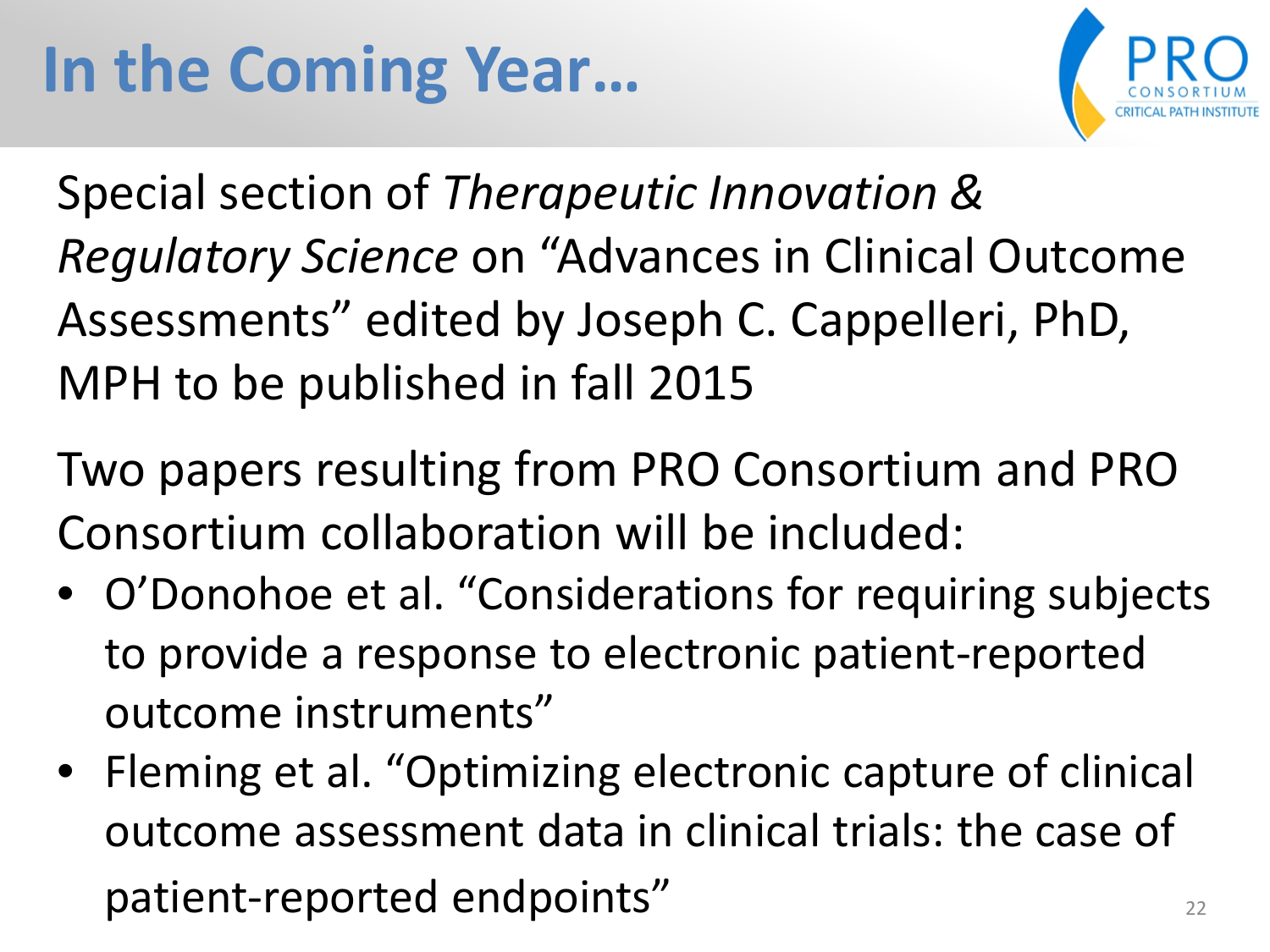

Special section of *Therapeutic Innovation & Regulatory Science* to feature proceedings from the Sixth Annual PRO Consortium Workshop

Also edited by Joe Cappelleri and published in early 2016

**Thanks Joe!**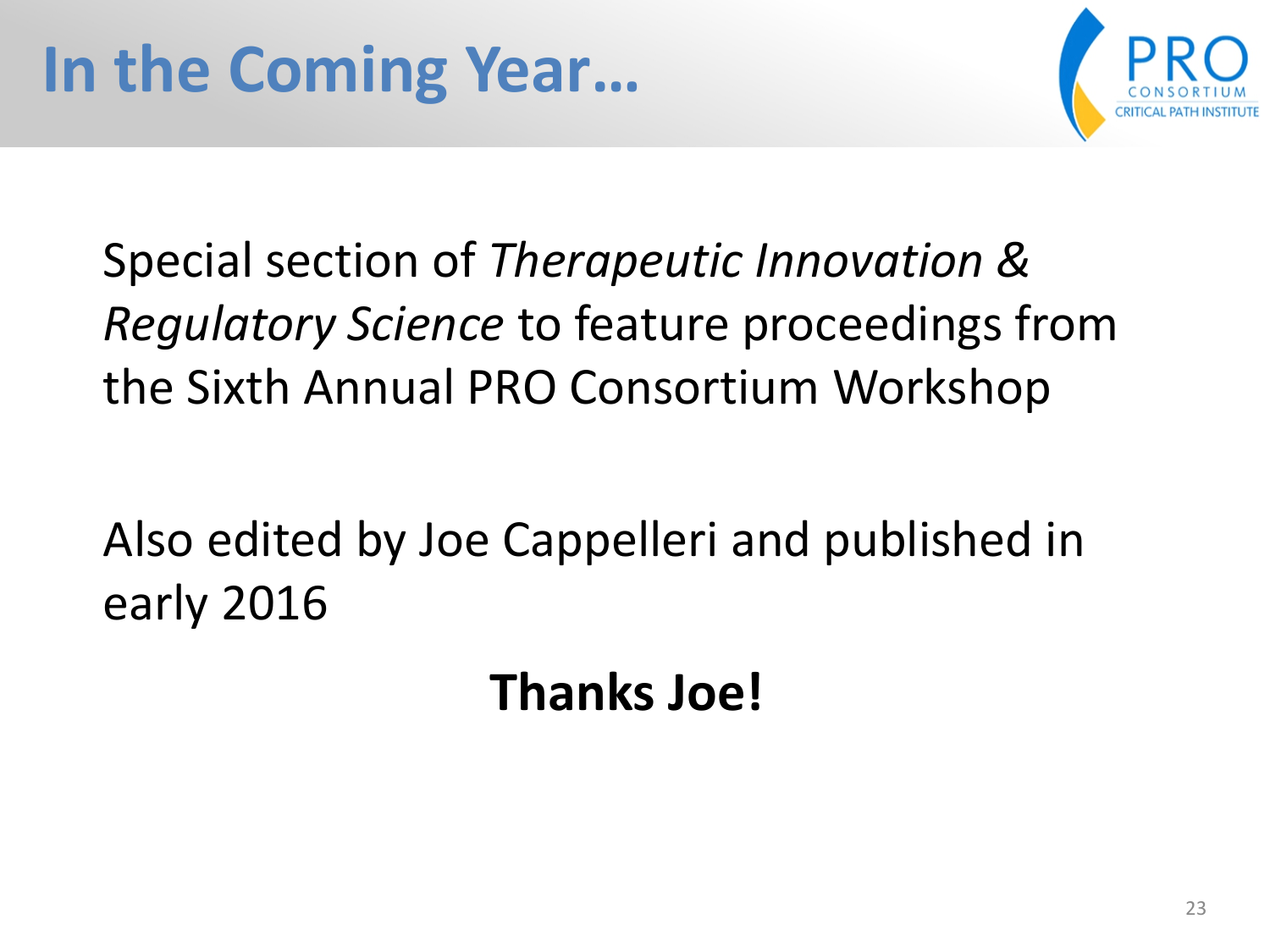

### **Proposed PRO Consortium Webinar Series**

- Determining clinically meaningful change
- Quantitative assessment of cross-cultural differences
- Optimizing qualitative and quantitative research (mixed methods) in COA instrument development
- Use of computer-adaptive testing (CAT) for assessment of efficacy endpoints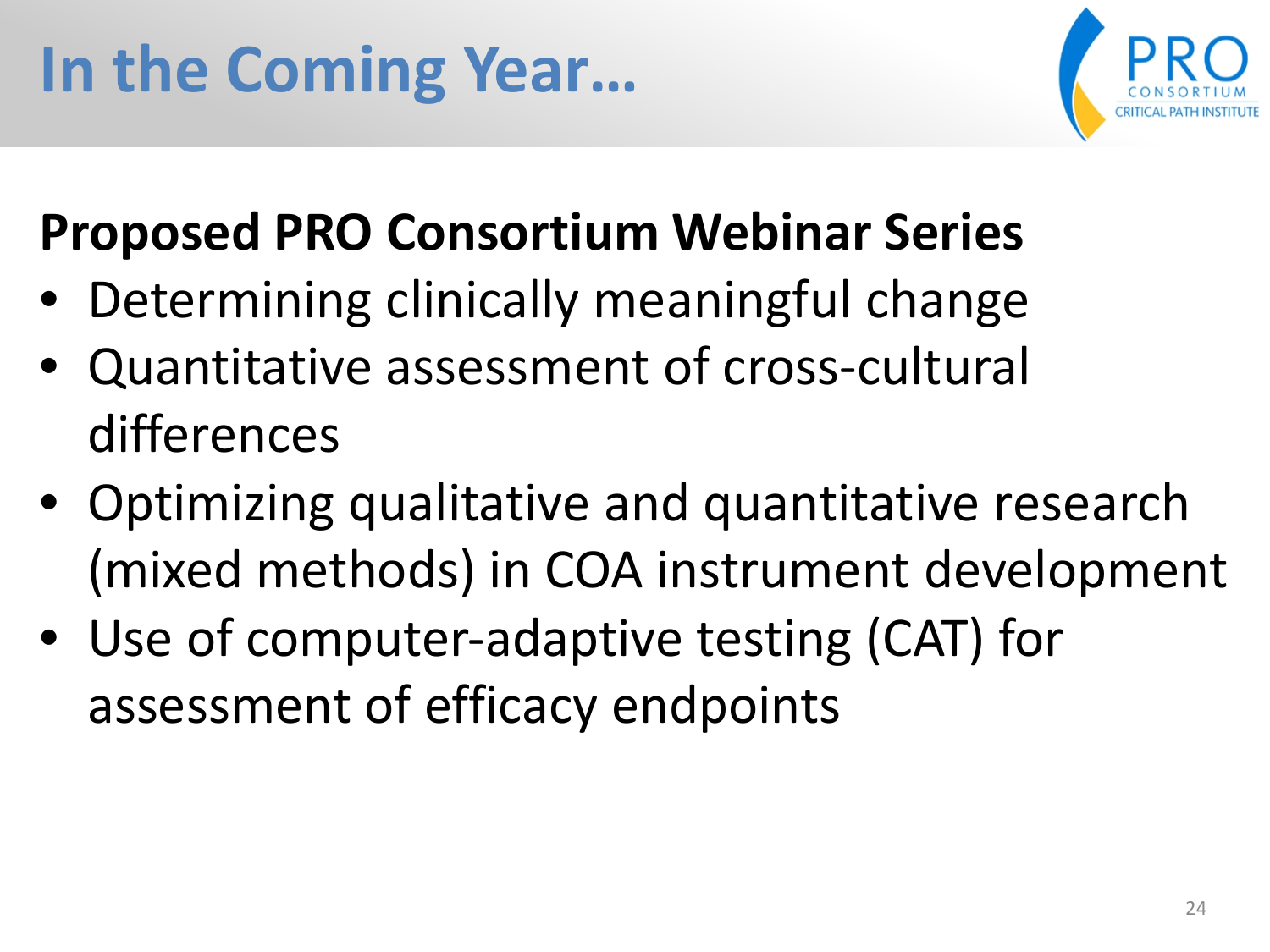

## **Proposed consensus development workshops**

- Assessment of physical function in oncology trials
- Use of PRO-CTCAE (Common Terminology Criteria for Adverse Events) in oncology trials

### **Consensus development initiative**

• Agreement on essential evidence necessary to support COA translations for multinational trials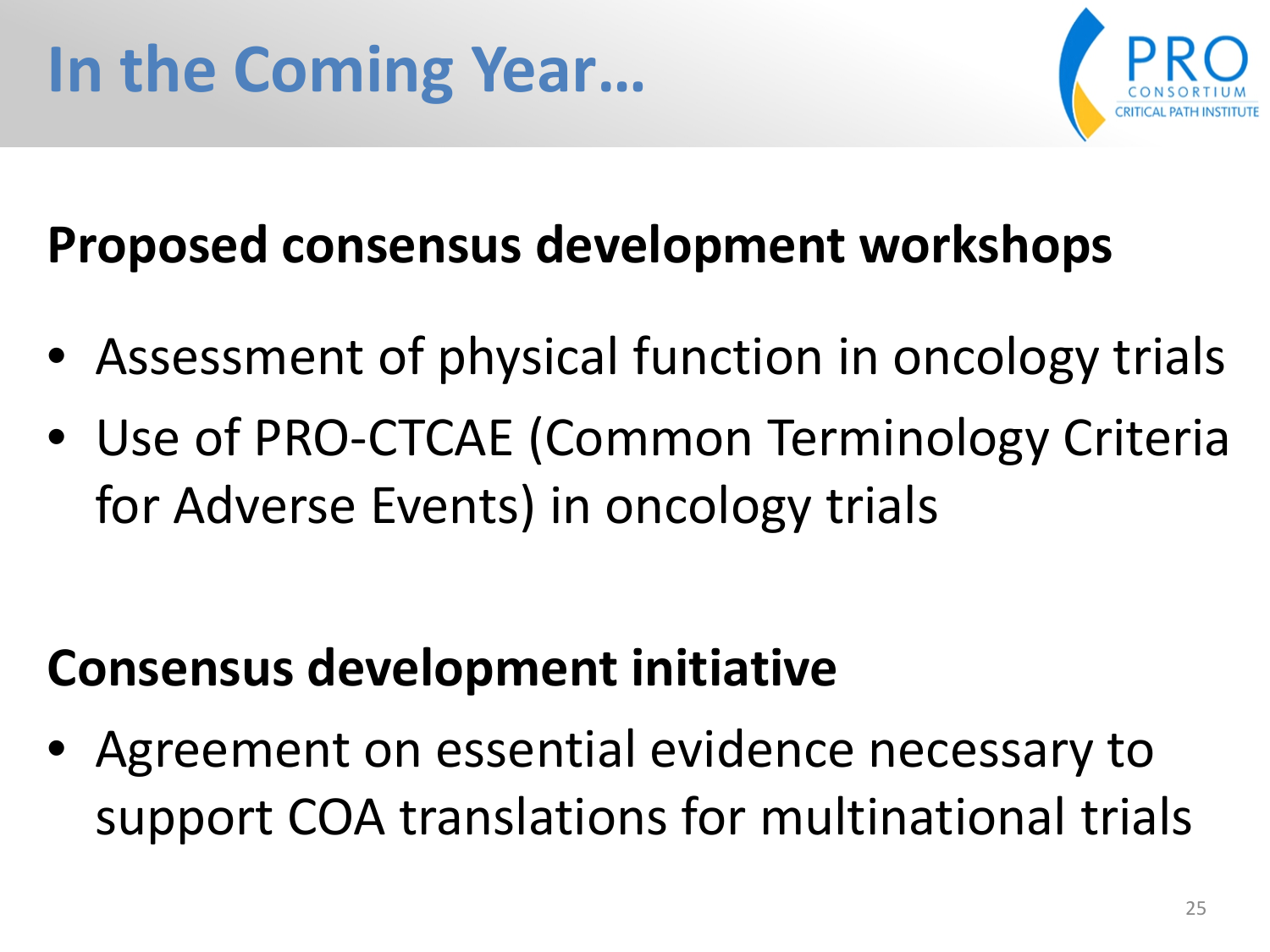

### **Creation of two new working groups**

• **Multiple Sclerosis** – to qualifying PRO measures of symptoms and functional impact to be used as co-primary or secondary endpoints

- **Myelofibrosis -** to gain stakeholder consensus on one harmonized *Myelofibrosis Symptom Assessment Form* for use as a secondary endpoint
	- This may lead to qualification although not the initial goal and the set of the set of the set of the set of the set of the set of the set of the set of the s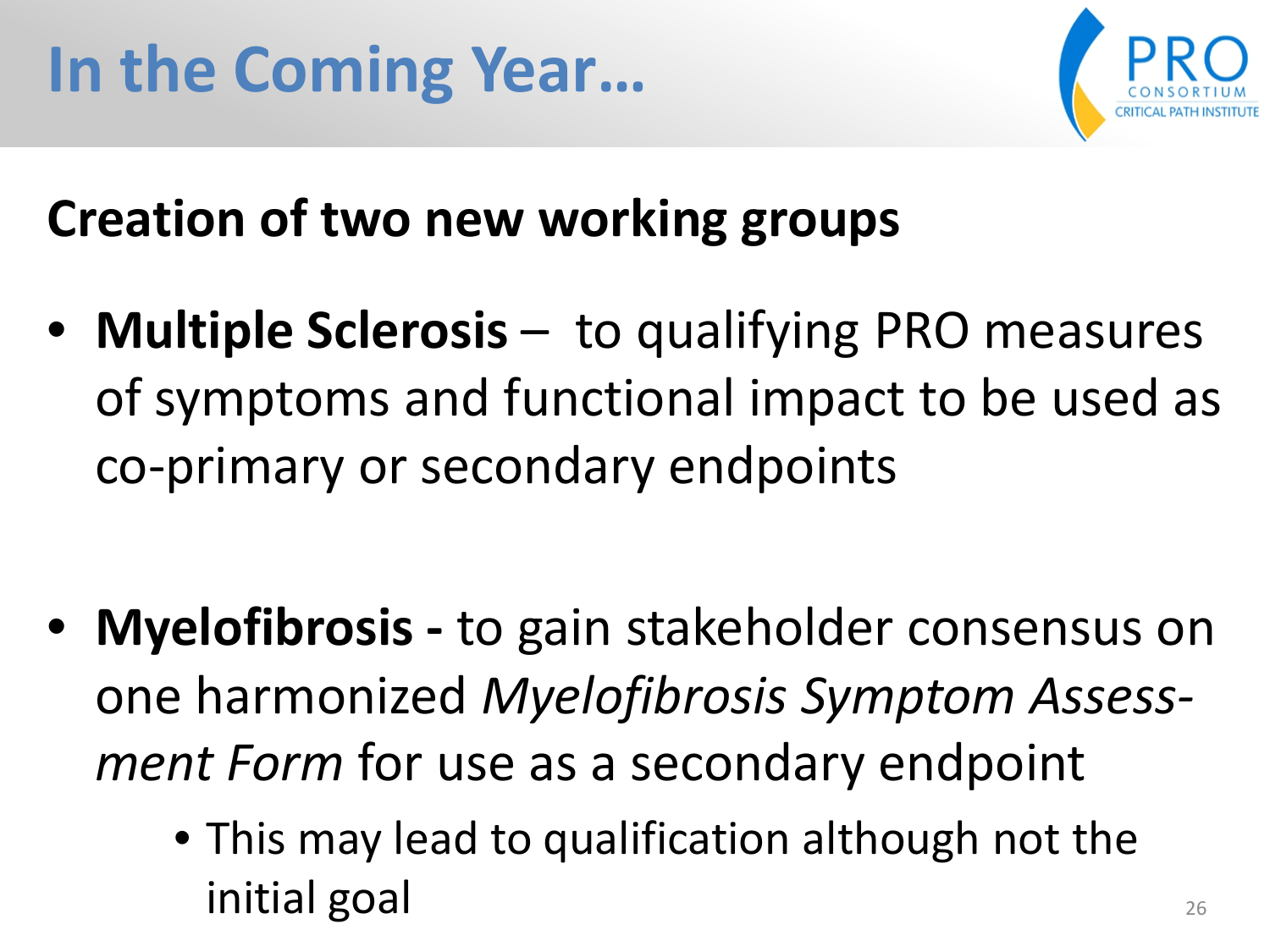# **Thank You!**



# **Workshop Session Planning Team**

#### **Co-Chairs: Katarina Halling (AstraZeneca) and Ashley Slagle (FDA)**

- Cheryl Coon Adelphi Values
- Adam Gater Adelphi Values
- Chad Gwaltney ERT
- **Sarrit Kovacs FDA**
- J. Jason Lundy past Director, ePRO Consortium
- **E** Linda Nelsen GlaxoSmithKline
- Elektra Papadopoulos FDA
- Jean Paty Quintiles
- Liz Piault-Louis Genentech
- Peter Trask Genentech
- David Reasner Ironwood
- **Susan Vallow GSK**
- Jessica Voqui FDA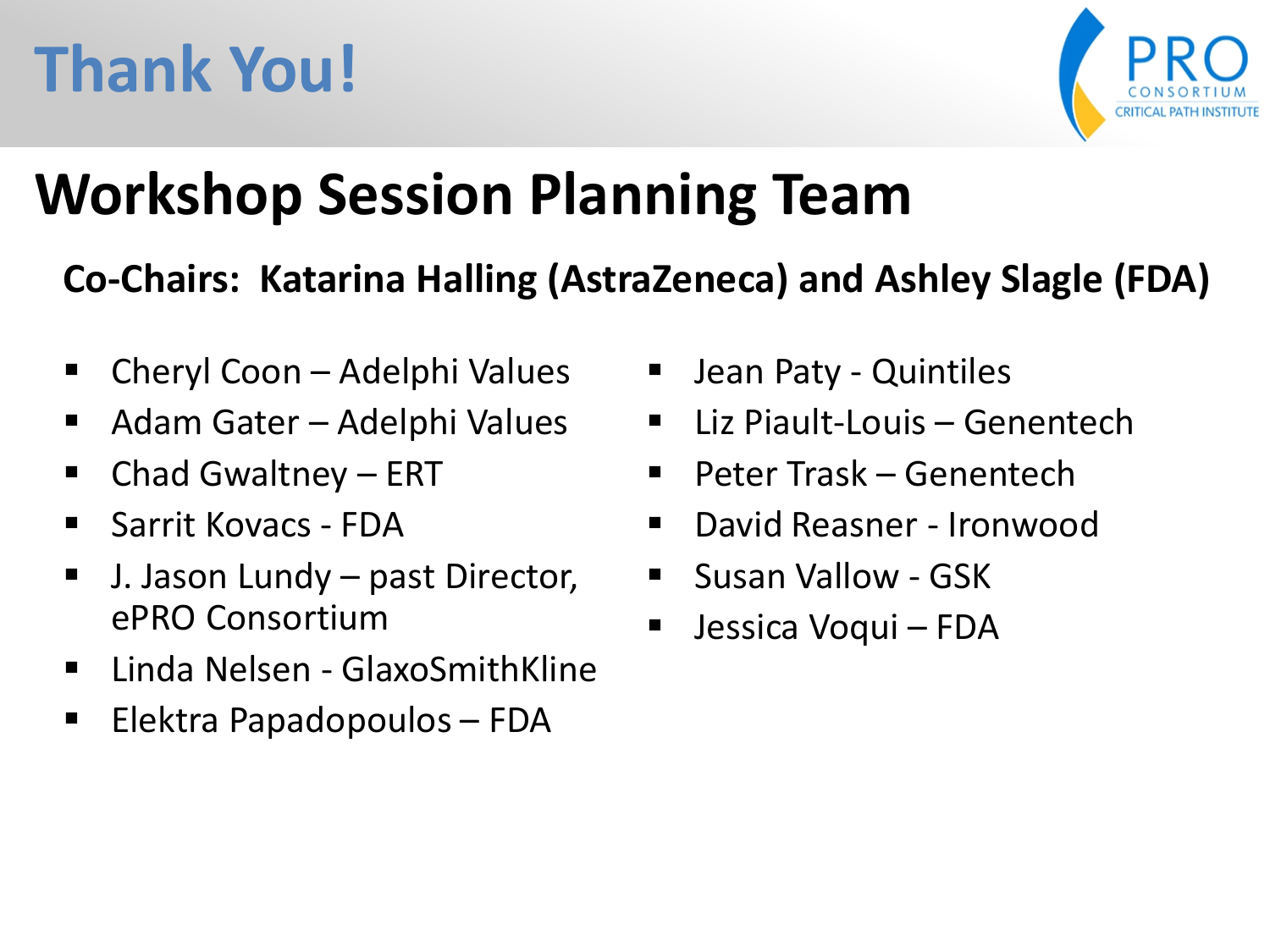# **Thank You!**



## **C-Path's PRO Consortium Team**

- Mabel Crescioni, DrPH, JD, LLM Assistant Director
- Theresa Swentesky Project Coordinator
- Theresa ("T") Griffey, PMP Senior Project Manager
- Charlie Lynn, PMP Senior Project Manager
- Margo Panke Senior Project Manager
- Mira Patel, BS Graduate Research Assistant